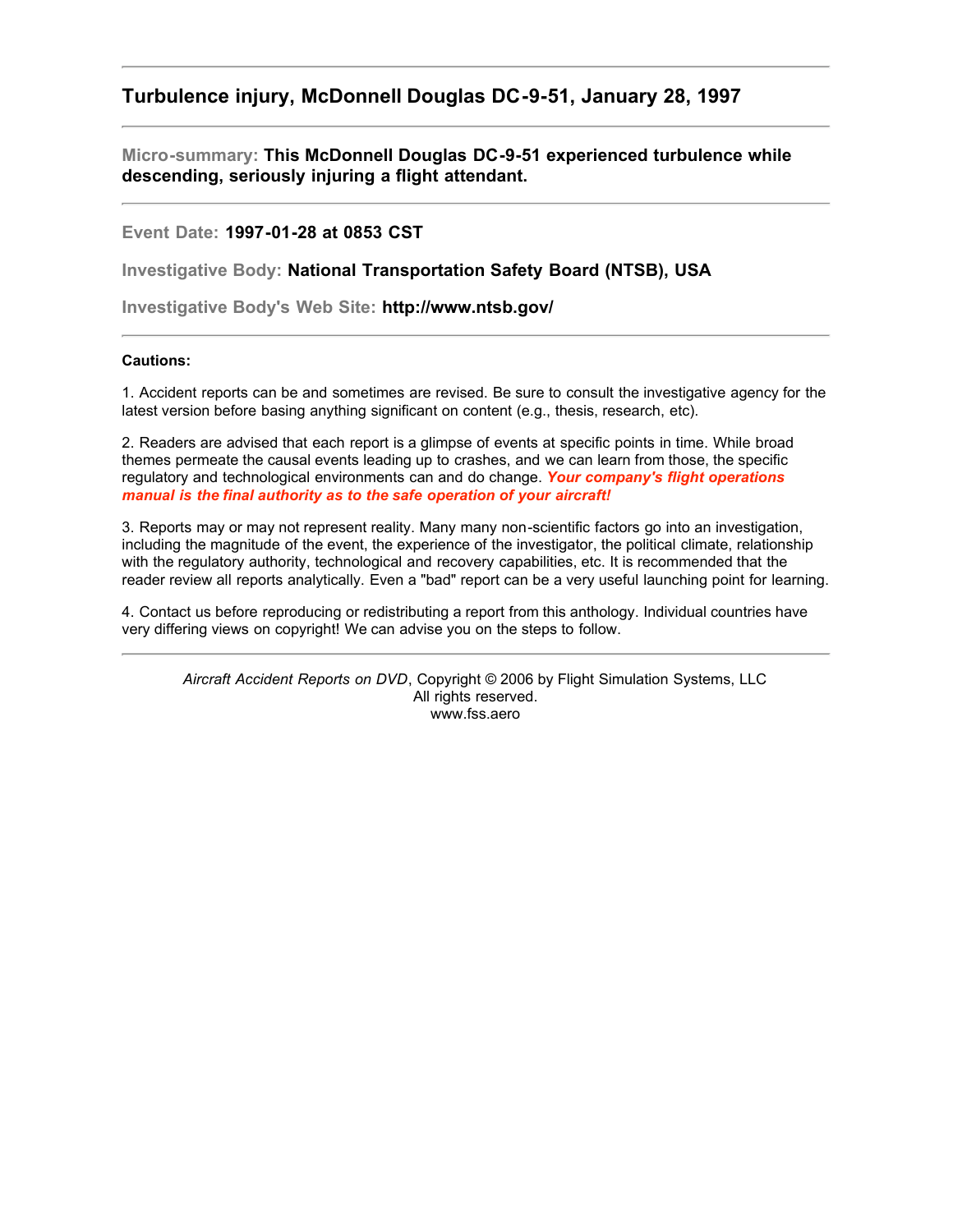| <b>National Transportation Safety Board</b>                                                                                                                                                                                                                                                                                                                                                                                                                                                                                                                                                                                                                                                                                                                                                                                                                                                                                                                                                                                                                                                                                                                                                                                                                                                                                                                                                                                                                                                                                                                     |                             |  | NTSB ID: CHI97LA060             |                                  | Aircraft Registration Number: N414EA |  |                  |  |  |
|-----------------------------------------------------------------------------------------------------------------------------------------------------------------------------------------------------------------------------------------------------------------------------------------------------------------------------------------------------------------------------------------------------------------------------------------------------------------------------------------------------------------------------------------------------------------------------------------------------------------------------------------------------------------------------------------------------------------------------------------------------------------------------------------------------------------------------------------------------------------------------------------------------------------------------------------------------------------------------------------------------------------------------------------------------------------------------------------------------------------------------------------------------------------------------------------------------------------------------------------------------------------------------------------------------------------------------------------------------------------------------------------------------------------------------------------------------------------------------------------------------------------------------------------------------------------|-----------------------------|--|---------------------------------|----------------------------------|--------------------------------------|--|------------------|--|--|
| <b>FACTUAL REPORT</b>                                                                                                                                                                                                                                                                                                                                                                                                                                                                                                                                                                                                                                                                                                                                                                                                                                                                                                                                                                                                                                                                                                                                                                                                                                                                                                                                                                                                                                                                                                                                           | Occurrence Date: 01/28/1997 |  |                                 |                                  | Most Critical Injury: Serious        |  |                  |  |  |
| <b>ÁVIATIQÑ</b>                                                                                                                                                                                                                                                                                                                                                                                                                                                                                                                                                                                                                                                                                                                                                                                                                                                                                                                                                                                                                                                                                                                                                                                                                                                                                                                                                                                                                                                                                                                                                 |                             |  | Occurrence Type: Accident       |                                  | Investigated By: NTSB                |  |                  |  |  |
| Location/Time                                                                                                                                                                                                                                                                                                                                                                                                                                                                                                                                                                                                                                                                                                                                                                                                                                                                                                                                                                                                                                                                                                                                                                                                                                                                                                                                                                                                                                                                                                                                                   |                             |  |                                 |                                  |                                      |  |                  |  |  |
| <b>Nearest City/Place</b>                                                                                                                                                                                                                                                                                                                                                                                                                                                                                                                                                                                                                                                                                                                                                                                                                                                                                                                                                                                                                                                                                                                                                                                                                                                                                                                                                                                                                                                                                                                                       | State                       |  | Zip Code                        | <b>Local Time</b>                | Time Zone                            |  |                  |  |  |
| <b>CAPE GIRARDEAU</b>                                                                                                                                                                                                                                                                                                                                                                                                                                                                                                                                                                                                                                                                                                                                                                                                                                                                                                                                                                                                                                                                                                                                                                                                                                                                                                                                                                                                                                                                                                                                           | <b>MO</b>                   |  | 63701                           | 0853                             | <b>CST</b>                           |  |                  |  |  |
| Airport Proximity: Off Airport/Airstrip                                                                                                                                                                                                                                                                                                                                                                                                                                                                                                                                                                                                                                                                                                                                                                                                                                                                                                                                                                                                                                                                                                                                                                                                                                                                                                                                                                                                                                                                                                                         |                             |  | Distance From Landing Facility: |                                  | <b>Direction From Airport:</b>       |  |                  |  |  |
| <b>Aircraft Information Summary</b>                                                                                                                                                                                                                                                                                                                                                                                                                                                                                                                                                                                                                                                                                                                                                                                                                                                                                                                                                                                                                                                                                                                                                                                                                                                                                                                                                                                                                                                                                                                             |                             |  |                                 |                                  |                                      |  |                  |  |  |
| Aircraft Manufacturer                                                                                                                                                                                                                                                                                                                                                                                                                                                                                                                                                                                                                                                                                                                                                                                                                                                                                                                                                                                                                                                                                                                                                                                                                                                                                                                                                                                                                                                                                                                                           |                             |  | Model/Series                    |                                  |                                      |  | Type of Aircraft |  |  |
| <b>McDonnell Douglas</b>                                                                                                                                                                                                                                                                                                                                                                                                                                                                                                                                                                                                                                                                                                                                                                                                                                                                                                                                                                                                                                                                                                                                                                                                                                                                                                                                                                                                                                                                                                                                        |                             |  | DC-9-51                         |                                  |                                      |  | Airplane         |  |  |
| Sightseeing Flight: No                                                                                                                                                                                                                                                                                                                                                                                                                                                                                                                                                                                                                                                                                                                                                                                                                                                                                                                                                                                                                                                                                                                                                                                                                                                                                                                                                                                                                                                                                                                                          |                             |  |                                 | Air Medical Transport Flight: No |                                      |  |                  |  |  |
| Narrative                                                                                                                                                                                                                                                                                                                                                                                                                                                                                                                                                                                                                                                                                                                                                                                                                                                                                                                                                                                                                                                                                                                                                                                                                                                                                                                                                                                                                                                                                                                                                       |                             |  |                                 |                                  |                                      |  |                  |  |  |
| Brief narrative statement of facts, conditions and circumstances pertinent to the accident/incident:<br>HISTORY OF FLIGHT                                                                                                                                                                                                                                                                                                                                                                                                                                                                                                                                                                                                                                                                                                                                                                                                                                                                                                                                                                                                                                                                                                                                                                                                                                                                                                                                                                                                                                       |                             |  |                                 |                                  |                                      |  |                  |  |  |
| Cape Girardeau, Missouri, during the initial descent into Lambert International Airport, St. Louis,<br>Missouri.<br>One flight attendant (F/A) was seriously injured, a second flight attendant received<br>The captain, first officer, a third flight attendant, and 107 passengers on board<br>minor injuries.<br>were not injured.<br>The airplane was not damaged.<br>The flight originated from New Orleans,<br>Louisiana, at 0751 cst.<br>The First Officer, who was flying the airplane, reported that they were informed to expect FL240<br>over Cape Girardeau instead of the usual FL280 because it was "bumpy." He stated the seat belt<br>sign was turned on during the descent to FL240. He reported they were then cleared down to FL230.<br>He stated the ride was smooth at FL230 so the seat belt sign was turned off. He reported that<br>after a few minutes they encountered turbulence at which time they turned the seat belt sign back<br>on and made a PA announcement for the passengers to be seated. He stated that it was at this time<br>that the severe turbulence was encountered. The flight crew notified the Kansas City (MKC) Air<br>Route Traffic Control Center (ARTCC) of the turbulence and requested a lower altitude. The Captain<br>reported they checked with the flight attendants to see if anyone was injured. They were informed<br>that one passenger and two flight attendants had sustained injuries. An emergency was declared and<br>Flight 374 was cleared to the St. Louis Lambert International Airport. |                             |  |                                 |                                  |                                      |  |                  |  |  |
| The Captain reported that the turbulence encountered was "intense and the duration was<br>approximately 30 seconds." He reported that they had no warning prior to the encounter and they<br>were in clear air.                                                                                                                                                                                                                                                                                                                                                                                                                                                                                                                                                                                                                                                                                                                                                                                                                                                                                                                                                                                                                                                                                                                                                                                                                                                                                                                                                 |                             |  |                                 |                                  |                                      |  |                  |  |  |
| INJURY INFORMATION                                                                                                                                                                                                                                                                                                                                                                                                                                                                                                                                                                                                                                                                                                                                                                                                                                                                                                                                                                                                                                                                                                                                                                                                                                                                                                                                                                                                                                                                                                                                              |                             |  |                                 |                                  |                                      |  |                  |  |  |
| Two of the three flight attendants on board the airplane received injuries. Flight attendant L1<br>received bruised ribs. Flight attendant C1 received a broken left clavicle, fractured left ribs,<br>strained neck muscles, and bruising.                                                                                                                                                                                                                                                                                                                                                                                                                                                                                                                                                                                                                                                                                                                                                                                                                                                                                                                                                                                                                                                                                                                                                                                                                                                                                                                     |                             |  |                                 |                                  |                                      |  |                  |  |  |
| Flight attendant L1 reported she was finishing up service when the seat belt sign came on. A<br>passenger came out of the lavatory and it became "moderately turbulent." She reported that the<br>seats were full so she had the passenger get down on the floor and she held on to the passenger.<br>She reported the turbulence quit at which time she and the passenger got up. On the way to the<br>passengers seat she heard someone say "sit down."<br>She reported they once again experienced<br>turbulence and she pushed the passenger onto the floor and yelled for other passengers to hold her<br>She stated that she "Flew up and hit the ceiling. I came down and hit my face on the seat,<br>down.<br>then flew back up and hit the ceiling and came down on the back of a seat with my left side." She                                                                                                                                                                                                                                                                                                                                                                                                                                                                                                                                                                                                                                                                                                                                         |                             |  |                                 |                                  |                                      |  |                  |  |  |

*FACTUAL REPORT - AVIATION Page 1*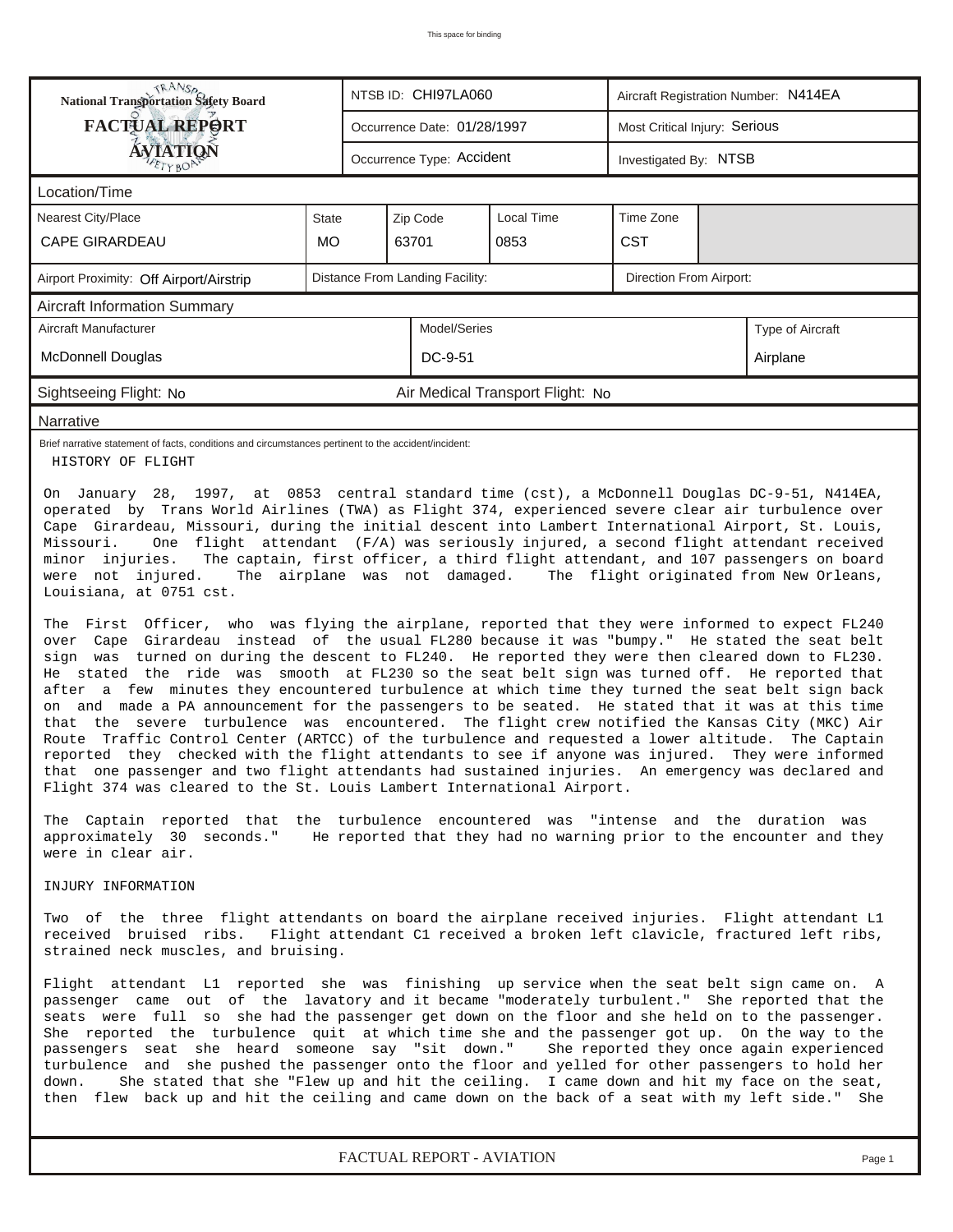| <b>National Transportation Safety Board</b> | INTSBID: CHI97LA060         |  |
|---------------------------------------------|-----------------------------|--|
| <b>FACTUAL REPORT</b>                       | Occurrence Date: 01/28/1997 |  |
|                                             | Occurrence Type: Accident   |  |

## *Narrative (Continued)*

reported she landed on the floor in between a row of seats. She reported she got up, checked on the passenger she pushed to the floor and took her back to her seat. She then walked through the cabin checking on passengers and saw the C1 flight attendant on the floor in the back galley. She reported he was complaining of shoulder pain. She made another seat belt PA announcement, called the cockpit, got in her jumpseat, and aided the C1 flight attendant. When she was told it was ok to get up, she walked through the cabin to check on passengers, and went to the cockpit to brief the flight crew.

The R1 flight attendant who was in the rear galley reported the seat belt sign was off when one passenger got up to use the lavatory and another got up to look at the magazine rack. He reported the passenger came out of the lavatory and "gentle turbulence" was experienced. He reported the L1 flight attendant held onto the passenger and had her get on the floor. He reported he had the passenger at the magazine rack sit down and secure his seat belt. He reported that the seat belt sign came on and he made a PA announcement for everyone to check and fasten their seat belts. He reported that the turbulence stopped for about a minute. The L1 flight attendant walked the passenger back toward her seat and he went about his duties in the rear galley. He reported, "Then it hit, I went flying to the ceiling, down to the floor on my left side at which time I heard something snap in my shoulder area. ... Then I went up in the air again, hit the ceiling and came down again on my left side." He reported he was lying on the floor when the turbulence stopped and the L1 flight attendant came back and got in her jumpseat. He reported he got up into his jumpseat but was unable to put his restraint on because of the shoulder pain. He reported he felt sick and he told the L1 flight attendant that he had to get back on the floor before he passed out. He reported he got on his knees and crawled to get behind row 24-D/E where he laid down and stayed for the remainder of the flight being aided by the other flight attendants.

The R1 flight attendant, who was not injured, reported he was in the front galley when they hit some "un-expected turbulence" which he described as "very severe." He continued to report, "It lasted about 5 to 10 seconds and stopped. My feet left the floor as I tried to brace myself. A few seconds later we hit very severe turbulence again. This time it lasted a little bit longer and was a little more intense. My feet left the ground again and I hit my head on the ceiling." He reported he got to his jumpseat and after a few minutes received a call from the L1 flight attendant telling him they would assist the passengers once it was safe to get up. The L1 flight attendant also informed him of the injured C1 flight attendant. He reported that once it was safe he went to the back of the airplane and aided the C1 flight attendant.

### METEOROLOGICAL CONDITIONS

At 0755 cdt (1355z), SIGMET Victor 2 was issued which was valid until 1155 cdt (1755Z). The SIGMET was for portions of Missouri, Illinois, Indiana, Kentucky, Ohio, Pennsylvania, and West Virginia. The area listed in the SIGMET was from Erie, PA; to Slate Run, PA; to Johnstown, PA; to London, KY; to Walnut Ridge, AR; to Springfield, MO; to Ft. Wayne, IN; to Erie, PA. The SIGMET called for moderate occasional severe turbulence between FL240 and FL350 due to windshear involving upper level jetstream. These conditions were reported by a number of aircraft. Conditions were expected to continue beyond 1155 cdt.

At 0930 cdt (1530z), SIGMET Victor 3 was issued for the same area as Victor 2 with the altitude being changed to between FL210 and FL350. This SIGMET contained the comment that injuries were reported by a DC-9 at FL210-FL220, 50 southeast of Farmington, MO. Conditions were expected to continue beyond 1330 cdt.

Numerous PIREPs were received by Air Traffic Control regarding moderate to severe turbulence over Springfield, MO; Evansville, IN; St. Louis, MO; and throughout Southern Illinois, both prior to and around the time of this incident. (See attached PIREPs)

COMMUNICATIONS

*FACTUAL REPORT - AVIATION Page 1a*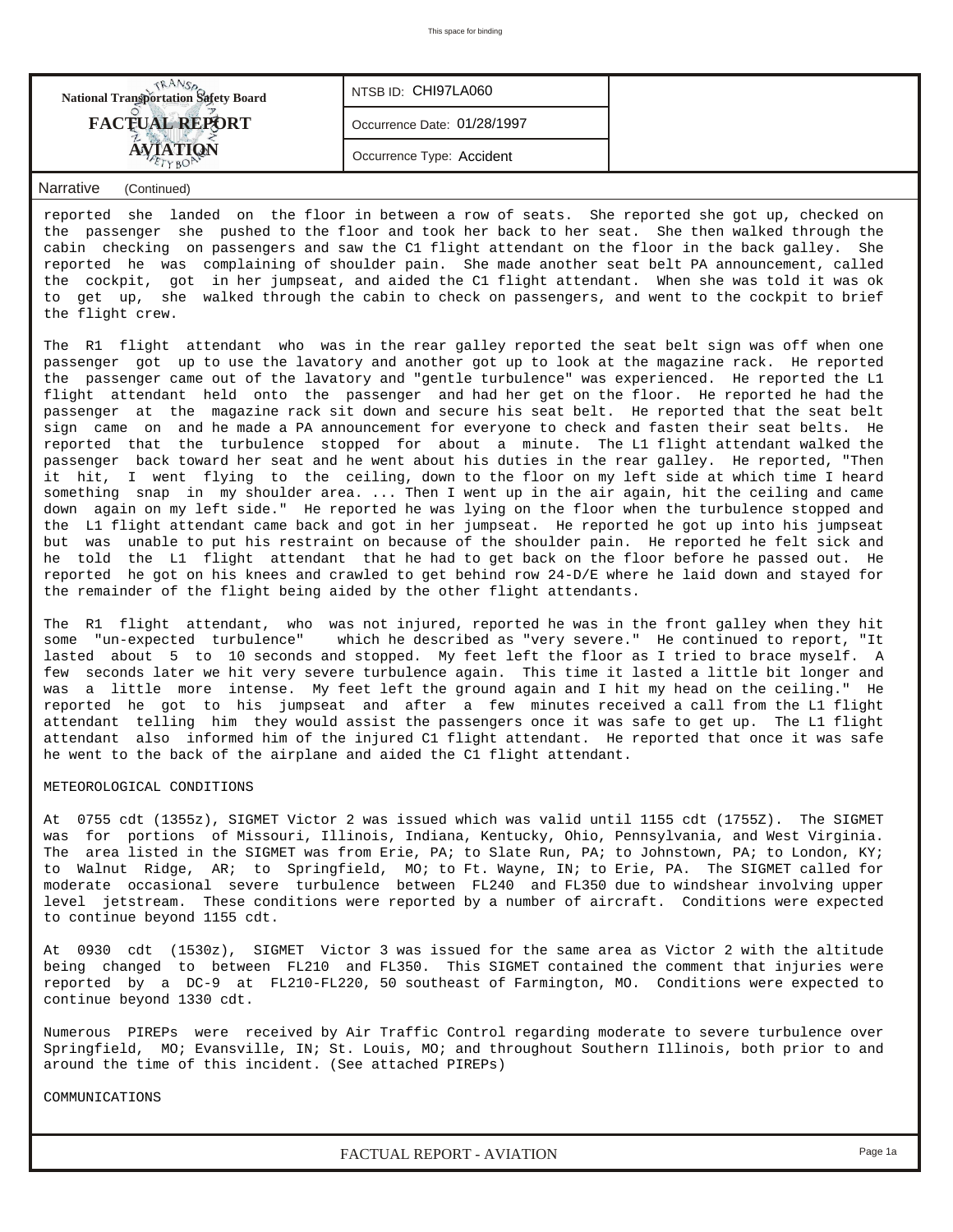| <b>National Transportation Safety Board</b> | NTSB ID: CHI97LA060         |  |
|---------------------------------------------|-----------------------------|--|
| <b>FACTUAL REPORT</b>                       | Occurrence Date: 01/28/1997 |  |
|                                             | Occurrence Type: Accident   |  |
|                                             |                             |  |

*Narrative (Continued)*

TWA 374 was in contact with the MKC ARTCC, Sector 54 radar position controller when the turbulence was encountered. The TWA flight crew checked in with the controller at 0849:37 as being level at FL230. At 0852:41, TWA 374 reported "...its real bumpy here can we have lower please." At 0853:03, the controller cleared the flight to descend and maintain FL130 and to expedite the descent through FL210. TWA 374 acknowledged the clearance.

At 0853:36, TWA 374 reported "Kansas City we just encountered uh severe turbulence and uh we're descending now through flight level two two zero for one three thousand." At 0854:25, the controller advised TWA 602, which was about two minutes behind TWA 374, of the severe turbulence. At 0855:20, after several inquiries regarding the turbulence from other aircraft in the area, the controller made a broadcast over his frequency "all might want to put your seat belts on."

At 0856:32, TWA 374 radioed "...be advised we were ninety miles south of St. Louis on the one five five radial when we hit that severe turbulence which was uh intense enough to uh make it difficult to read the instruments and also it it threw a lot of stuff around inside the cockpit I wouldn't recommend that you send anybody through there above flight level one eight zero." The controller asked TWA 374 if they wanted any emergency equipment waiting for them in St. Louis. At 0857:01, TWA 374 replied "that's negative I just want you to know that it's uh clear air there but it's very uh very rough it may dissipate momentarily but it's very rough right now."

At 0857:12, TWA 602 transmitted "...we're just uh fifteen miles to the north of Cape Girardeau we just got a real good jolt there at two one zero we'd like lower." At 0859:23, TWA 374 declared an emergency and requested that equipment be standing by in St. Louis because they had injured passengers and flight attendants. TWA 374 was then cleared to contact St. Louis approach control.

At 0901:57, TWA 602 transmitted "you might want to pass this information back to the uh flights behind us you know it was smooth for us at twenty one and we hit a jolt that was out of the unexpected that was hard enough that it put the flight attendants head through the uh uh upper bulkhead and uh like I said it was just one jolt and its been smooth everywhere else." At 0903:39, TWA 602 transmitted that they were going to need the paramedics in St. Louis.

#### FLIGHT RECORDERS

The Cockpit Voice Recorder was not retained for readout.

The Flight Data Recorder was retained for readout. An unsuccessful attempt to readout the data was made at TWA's facility on January 31, 1997. The recorder was then taken to the NTSB Recorder Laboratory where a readout was performed on February 11, 1997. The data indicates that the changes in vertical acceleration during the most severe turbulence encounter by TWA 374 ranged from +2.5g's to -.79g's. (See attached FDR data)

ADDITIONAL INFORMATION

The Flight Data Recorder was hand carried back to TWA on February 11, 1997.

Parties to the investigation were the Federal Aviation Administration, Trans World Airlines, and the Air Line Pilots Association.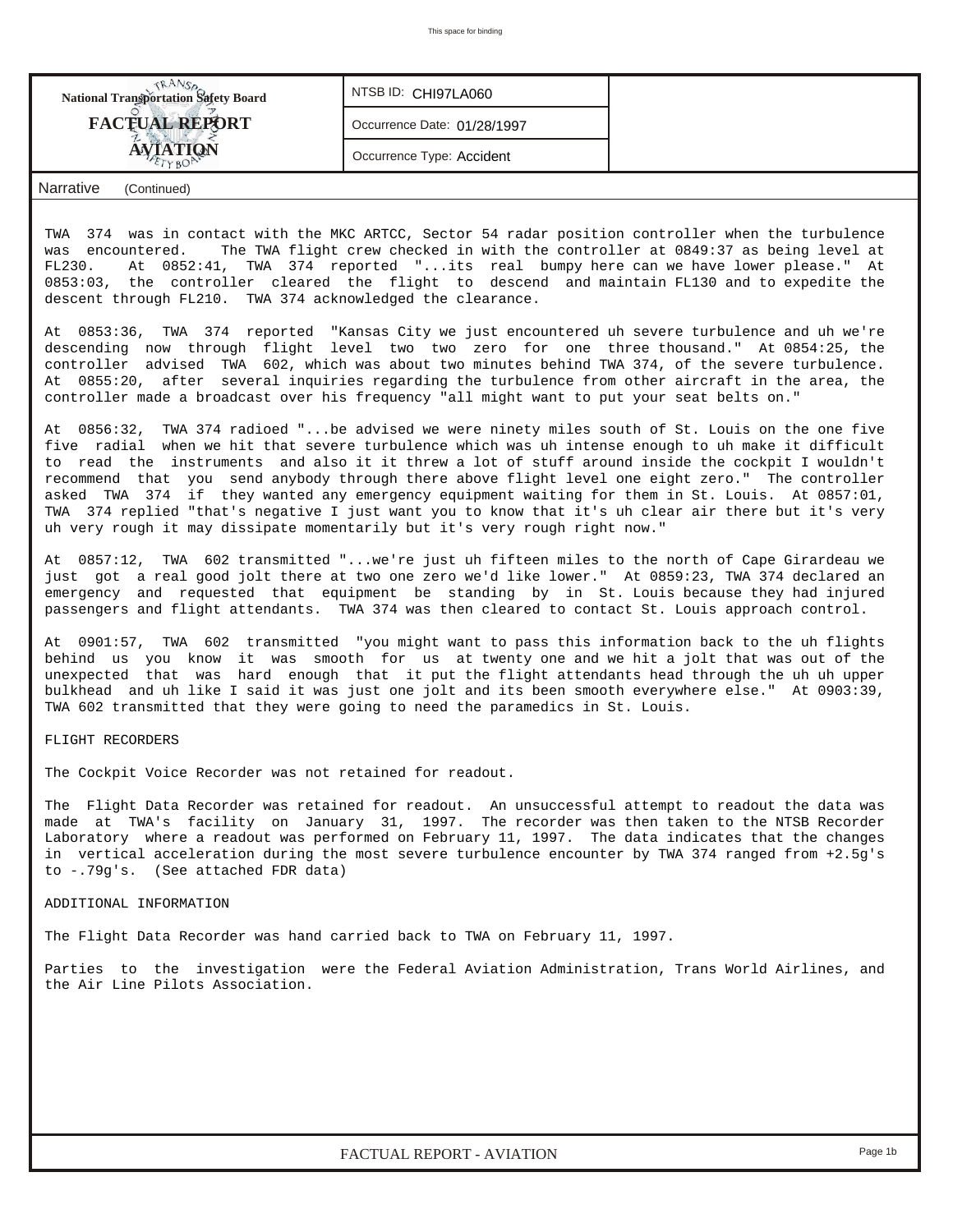| <b>NANSA</b><br>National Transportation Safety Board                    |                          |                                                         | NTSB ID: CHI97LA060                                   |                                      |                          |   |                         |                   |                      |                           |              |
|-------------------------------------------------------------------------|--------------------------|---------------------------------------------------------|-------------------------------------------------------|--------------------------------------|--------------------------|---|-------------------------|-------------------|----------------------|---------------------------|--------------|
| <b>FACTUAL REPORT</b>                                                   |                          |                                                         |                                                       | Occurrence Date: 01/28/1997          |                          |   |                         |                   |                      |                           |              |
| <b>AVIATION</b>                                                         |                          |                                                         | Occurrence Type: Accident                             |                                      |                          |   |                         |                   |                      |                           |              |
| Landing Facility/Approach Information                                   |                          |                                                         |                                                       |                                      |                          |   |                         |                   |                      |                           |              |
| <b>Airport Name</b>                                                     | Airport ID:              |                                                         |                                                       |                                      | <b>Airport Elevation</b> |   | Runway Used             |                   | Runway Length        |                           | Runway Width |
|                                                                         |                          |                                                         |                                                       |                                      | Ft. MSL                  | 0 |                         |                   |                      |                           |              |
| Runway Surface Type:                                                    |                          |                                                         |                                                       |                                      |                          |   |                         |                   |                      |                           |              |
| Runway Surface Condition:                                               |                          |                                                         |                                                       |                                      |                          |   |                         |                   |                      |                           |              |
| Type Instrument Approach:                                               |                          |                                                         |                                                       |                                      |                          |   |                         |                   |                      |                           |              |
| VFR Approach/Landing:                                                   |                          |                                                         |                                                       |                                      |                          |   |                         |                   |                      |                           |              |
| Aircraft Information                                                    |                          |                                                         |                                                       |                                      |                          |   |                         |                   |                      |                           |              |
| Aircraft Manufacturer<br><b>McDonnell Douglas</b>                       |                          |                                                         | Model/Series<br>DC-9-51                               |                                      |                          |   |                         |                   | 47746                | Serial Number             |              |
| Airworthiness Certificate(s): Transport                                 |                          |                                                         |                                                       |                                      |                          |   |                         |                   |                      |                           |              |
| Landing Gear Type: Retractable - Tricycle                               |                          |                                                         |                                                       |                                      |                          |   |                         |                   |                      |                           |              |
| Homebuilt Aircraft? No                                                  | Number of Seats: 114     |                                                         | Certified Max Gross Wt.<br>121000 LBS                 |                                      |                          |   |                         |                   | Number of Engines: 2 |                           |              |
| Engine Type:<br>Turbo Fan                                               |                          | Engine Manufacturer:<br>Model/Series:<br>P&W<br>JT8D-17 |                                                       |                                      |                          |   |                         |                   |                      | Rated Power:<br>16000 LBS |              |
| - Aircraft Inspection Information                                       |                          |                                                         |                                                       |                                      |                          |   |                         |                   |                      |                           |              |
| Type of Last Inspection                                                 |                          |                                                         | Date of Last Inspection<br>Time Since Last Inspection |                                      |                          |   |                         |                   |                      | Airframe Total Time       |              |
| <b>Continuous Airworthiness</b>                                         |                          |                                                         | 2676 Hours<br>01/1996                                 |                                      |                          |   |                         |                   |                      | 43798 Hours               |              |
| - Emergency Locator Transmitter (ELT) Information                       |                          |                                                         |                                                       |                                      |                          |   |                         |                   |                      |                           |              |
| ELT Installed? Yes                                                      | ELT Operated? No         |                                                         |                                                       | ELT Aided in Locating Accident Site? |                          |   |                         |                   |                      |                           |              |
| Owner/Operator Information                                              |                          |                                                         |                                                       |                                      |                          |   |                         |                   |                      |                           |              |
| <b>Registered Aircraft Owner</b>                                        |                          |                                                         | <b>Street Address</b>                                 | 340 GOLDEN SHORE                     |                          |   |                         |                   |                      |                           |              |
| MCDONNELL DOUGLAS FINANCE CORP                                          |                          |                                                         | <b>State</b><br>City                                  |                                      |                          |   |                         |                   |                      | Zip Code                  |              |
|                                                                         |                          | CA<br>90802<br>LONG BEACH<br><b>Street Address</b>      |                                                       |                                      |                          |   |                         |                   |                      |                           |              |
| <b>Operator of Aircraft</b>                                             |                          |                                                         |                                                       |                                      |                          |   | 11495 NATURAL BRIDGE RD |                   |                      |                           |              |
| TRANS WORLD AIRLINES                                                    | City<br><b>BRIDGETON</b> |                                                         |                                                       |                                      |                          |   | State<br><b>MO</b>      | Zip Code<br>63044 |                      |                           |              |
| Operator Designator Code: TWAA<br>Operator Does Business As: TWA        |                          |                                                         |                                                       |                                      |                          |   |                         |                   |                      |                           |              |
| - Type of U.S. Certificate(s) Held:                                     |                          |                                                         |                                                       |                                      |                          |   |                         |                   |                      |                           |              |
| Air Carrier Operating Certificate(s): Flag Carrier/Domestic             |                          |                                                         |                                                       |                                      |                          |   |                         |                   |                      |                           |              |
| Operating Certificate:                                                  |                          |                                                         |                                                       | Operator Certificate:                |                          |   |                         |                   |                      |                           |              |
| Regulation Flight Conducted Under: Part 121: Air Carrier                |                          |                                                         |                                                       |                                      |                          |   |                         |                   |                      |                           |              |
| Type of Flight Operation Conducted: Scheduled; Domestic; Passenger Only |                          |                                                         |                                                       |                                      |                          |   |                         |                   |                      |                           |              |
| FACTUAL REPORT - AVIATION<br>Page 2                                     |                          |                                                         |                                                       |                                      |                          |   |                         |                   |                      |                           |              |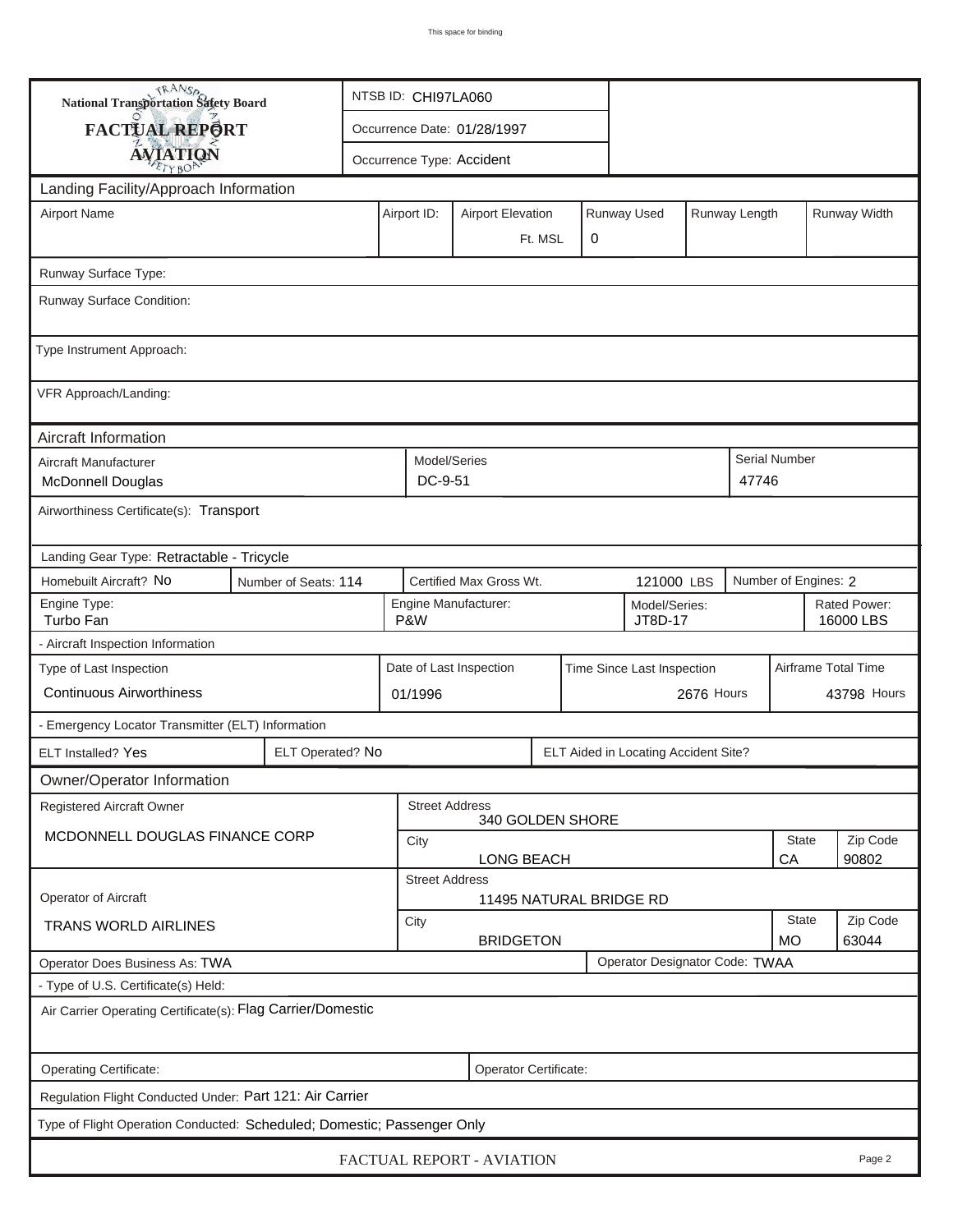| <b>National Transportation Safety Board</b><br>NTSB ID: CHI97LA060              |                                                             |         |                        |                                                      |                           |         |              |  |                                        |                    |            |                                    |                     |
|---------------------------------------------------------------------------------|-------------------------------------------------------------|---------|------------------------|------------------------------------------------------|---------------------------|---------|--------------|--|----------------------------------------|--------------------|------------|------------------------------------|---------------------|
|                                                                                 | FACTUAL REPORT<br>Occurrence Date: 01/28/1997               |         |                        |                                                      |                           |         |              |  |                                        |                    |            |                                    |                     |
|                                                                                 | <b>AVIATION</b>                                             |         |                        |                                                      | Occurrence Type: Accident |         |              |  |                                        |                    |            |                                    |                     |
|                                                                                 |                                                             |         |                        |                                                      |                           |         |              |  |                                        |                    |            |                                    |                     |
| <b>First Pilot Information</b><br>City<br><b>State</b><br>Date of Birth<br>Name |                                                             |         |                        |                                                      |                           |         |              |  |                                        |                    |            |                                    |                     |
|                                                                                 |                                                             |         |                        |                                                      |                           |         |              |  |                                        |                    |            |                                    | Age                 |
| On File                                                                         |                                                             |         |                        |                                                      |                           | On File |              |  |                                        |                    | On File    | On File                            | 56                  |
| Sex: M                                                                          | Seat Occupied: Left                                         |         |                        | Principal Profession: Civilian Pilot                 |                           |         |              |  |                                        |                    |            | Certificate Number: On File        |                     |
| Airline Transport<br>Certificate(s):                                            |                                                             |         |                        |                                                      |                           |         |              |  |                                        |                    |            |                                    |                     |
| Airplane Rating(s):<br>Multi-engine Land                                        |                                                             |         |                        |                                                      |                           |         |              |  |                                        |                    |            |                                    |                     |
|                                                                                 | Rotorcraft/Glider/LTA: None                                 |         |                        |                                                      |                           |         |              |  |                                        |                    |            |                                    |                     |
|                                                                                 | Instrument Rating(s):<br>Airplane                           |         |                        |                                                      |                           |         |              |  |                                        |                    |            |                                    |                     |
| Instructor Rating(s):                                                           | None                                                        |         |                        |                                                      |                           |         |              |  |                                        |                    |            |                                    |                     |
|                                                                                 | Type Rating/Endorsement for Accident/Incident Aircraft? Yes |         |                        |                                                      |                           |         |              |  |                                        |                    |            |                                    |                     |
|                                                                                 |                                                             |         |                        |                                                      |                           |         |              |  | <b>Current Biennial Flight Review?</b> |                    |            |                                    |                     |
|                                                                                 | Medical Cert.: Class 1                                      |         |                        | Medical Cert. Status: Valid Medical--no waivers/lim. |                           |         |              |  |                                        |                    |            | Date of Last Medical Exam: 08/1996 |                     |
|                                                                                 |                                                             |         |                        |                                                      |                           |         |              |  |                                        |                    |            |                                    |                     |
| - Flight Time Matrix                                                            |                                                             | All A/C | This Make<br>and Model | Airplane<br>Single Engine                            | Airplane<br>Mult-Engine   | Night   | Actual       |  | Instrument                             | Simulated          | Rotorcraft | Glider                             | Lighter<br>Than Air |
| <b>Total Time</b>                                                               |                                                             | 11233   | 3209                   |                                                      |                           |         |              |  | 100                                    | 1000               |            |                                    |                     |
|                                                                                 | Pilot In Command(PIC)                                       | 4181    | 1624                   |                                                      |                           |         |              |  | 40                                     | 360                |            |                                    |                     |
| Instructor                                                                      |                                                             |         |                        |                                                      |                           |         |              |  |                                        |                    |            |                                    |                     |
| Last 90 Days                                                                    |                                                             | 110     | 110                    |                                                      |                           |         |              |  | 1                                      | 11<br>4            |            |                                    |                     |
| Last 30 Days                                                                    |                                                             | 46      | 46                     |                                                      |                           |         |              |  | 1                                      |                    |            |                                    |                     |
| Last 24 Hours                                                                   |                                                             | 4       | 4                      |                                                      |                           |         |              |  |                                        |                    |            | Second Pilot? Yes                  |                     |
|                                                                                 | Seatbelt Used? Yes                                          |         |                        | Shoulder Harness Used? Yes                           |                           |         |              |  | Toxicology Performed? No               |                    |            |                                    |                     |
|                                                                                 |                                                             |         |                        |                                                      |                           |         |              |  |                                        |                    |            |                                    |                     |
|                                                                                 | Flight Plan/Itinerary                                       |         |                        |                                                      |                           |         |              |  |                                        |                    |            |                                    |                     |
|                                                                                 | Type of Flight Plan Filed: IFR                              |         |                        |                                                      |                           |         |              |  |                                        |                    |            |                                    |                     |
| Departure Point                                                                 |                                                             |         |                        |                                                      |                           |         | <b>State</b> |  | Airport Identifier                     |                    |            | Departure Time                     | Time Zone           |
| <b>NEW ORLEANS</b><br>LA                                                        |                                                             |         |                        |                                                      |                           |         |              |  | <b>MSY</b>                             |                    | 0742       |                                    | <b>CST</b>          |
| Destination                                                                     |                                                             |         |                        |                                                      |                           |         | <b>State</b> |  |                                        | Airport Identifier |            |                                    |                     |
| ST. LOUIS                                                                       |                                                             |         |                        |                                                      |                           |         | <b>MO</b>    |  | <b>STL</b>                             |                    |            |                                    |                     |
| Type of Clearance: IFR                                                          |                                                             |         |                        |                                                      |                           |         |              |  |                                        |                    |            |                                    |                     |
| Type of Airspace: Class A                                                       |                                                             |         |                        |                                                      |                           |         |              |  |                                        |                    |            |                                    |                     |
|                                                                                 | Weather Information                                         |         |                        |                                                      |                           |         |              |  |                                        |                    |            |                                    |                     |
|                                                                                 | Source of Briefing:<br>Company                              |         |                        |                                                      |                           |         |              |  |                                        |                    |            |                                    |                     |
| Method of Briefing:                                                             |                                                             |         |                        |                                                      |                           |         |              |  |                                        |                    |            |                                    |                     |
|                                                                                 |                                                             |         |                        | FACTUAL REPORT - AVIATION                            |                           |         |              |  |                                        |                    |            |                                    | Page 3              |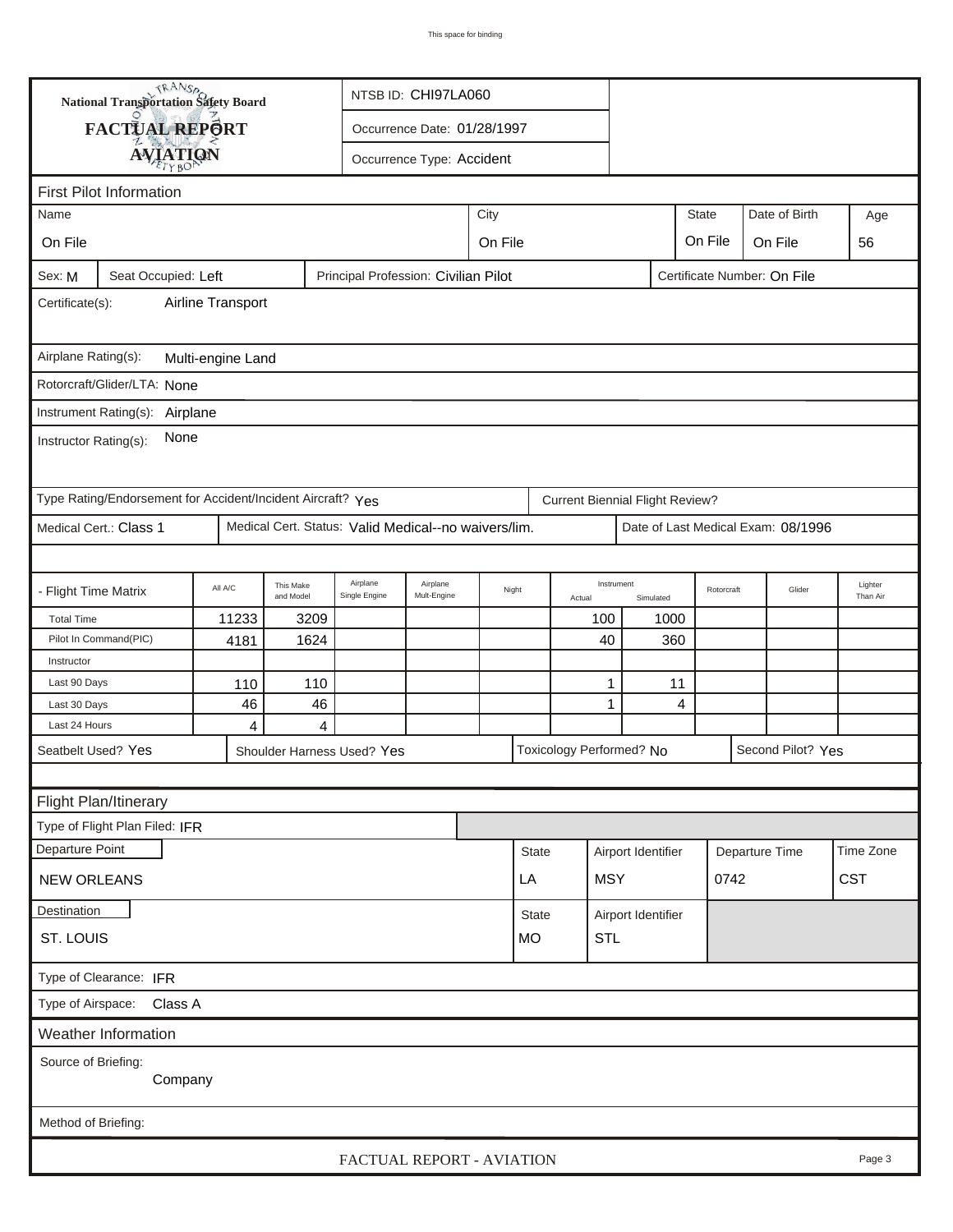|                        | <b>National Transportation Safety Board</b> |                  |                      | NTSB ID: CHI97LA060         |                     |                                     |    |                                                       |                              |                   |             |        |
|------------------------|---------------------------------------------|------------------|----------------------|-----------------------------|---------------------|-------------------------------------|----|-------------------------------------------------------|------------------------------|-------------------|-------------|--------|
|                        | <b>FACTUAL REPORT</b>                       |                  |                      | Occurrence Date: 01/28/1997 |                     |                                     |    |                                                       |                              |                   |             |        |
|                        | <b>AVIATION</b>                             |                  |                      | Occurrence Type: Accident   |                     |                                     |    |                                                       |                              |                   |             |        |
| Weather Information    |                                             |                  |                      |                             |                     |                                     |    |                                                       |                              |                   |             |        |
| WOF ID                 | <b>Observation Time</b>                     | Time Zone        | <b>WOF Elevation</b> |                             |                     | WOF Distance From Accident Site     |    |                                                       | Direction From Accident Site |                   |             |        |
|                        |                                             |                  |                      |                             |                     |                                     |    |                                                       |                              |                   |             |        |
| CGI                    | 0750                                        | <b>CST</b>       |                      | 342 Ft. MSL                 |                     |                                     |    | 0 NM                                                  |                              |                   | 0 Deg. Mag. |        |
|                        | Sky/Lowest Cloud Condition: Scattered       |                  |                      |                             |                     | 12000 Ft. AGL                       |    | Condition of Light: Day                               |                              |                   |             |        |
|                        | Lowest Ceiling: Broken                      |                  |                      | 25000 Ft. AGL               | Visibility:         |                                     | 15 | <b>SM</b>                                             |                              | Altimeter:        | 30.00       | "Hg    |
| Temperature:           | $-12$ °C                                    | Dew Point:       | -16 $^{\circ}$ C     |                             | Wind Direction: 330 |                                     |    |                                                       |                              | Density Altitude: |             | Ft.    |
| Wind Speed: 11         |                                             | Gusts:           |                      |                             |                     |                                     |    | Weather Condtions at Accident Site: Visual Conditions |                              |                   |             |        |
| Visibility (RVR):      | 0<br>Ft.                                    | Visibility (RVV) | 0                    | SM                          |                     | Intensity of Precipitation: Unknown |    |                                                       |                              |                   |             |        |
|                        | Restrictions to Visibility: None            |                  |                      |                             |                     |                                     |    |                                                       |                              |                   |             |        |
|                        |                                             |                  |                      |                             |                     |                                     |    |                                                       |                              |                   |             |        |
| Type of Precipitation: | None                                        |                  |                      |                             |                     |                                     |    |                                                       |                              |                   |             |        |
|                        |                                             |                  |                      |                             |                     |                                     |    |                                                       |                              |                   |             |        |
|                        | <b>Accident Information</b>                 |                  |                      |                             |                     |                                     |    |                                                       |                              |                   |             |        |
|                        | Aircraft Damage: None                       |                  |                      | Aircraft Fire: None         |                     |                                     |    | Aircraft Explosion None                               |                              |                   |             |        |
|                        | Classification: U.S. Registered/U.S. Soil   |                  |                      |                             |                     |                                     |    |                                                       |                              |                   |             |        |
|                        | - Injury Summary Matrix                     | Fatal            | Serious              | Minor                       | None                | <b>TOTAL</b>                        |    |                                                       |                              |                   |             |        |
| <b>First Pilot</b>     |                                             |                  |                      |                             | 1                   | 1                                   |    |                                                       |                              |                   |             |        |
| Second Pilot           |                                             |                  |                      |                             | 1                   | 1                                   |    |                                                       |                              |                   |             |        |
| <b>Student Pilot</b>   |                                             |                  |                      |                             |                     |                                     |    |                                                       |                              |                   |             |        |
|                        | Flight Instructor                           |                  |                      |                             |                     |                                     |    |                                                       |                              |                   |             |        |
| <b>Check Pilot</b>     |                                             |                  |                      |                             |                     |                                     |    |                                                       |                              |                   |             |        |
|                        | <b>Flight Engineer</b>                      |                  |                      |                             |                     |                                     |    |                                                       |                              |                   |             |        |
|                        | Cabin Attendants                            |                  | 1                    | 1                           | 1                   | 3                                   |    |                                                       |                              |                   |             |        |
| Other Crew             |                                             |                  |                      |                             |                     |                                     |    |                                                       |                              |                   |             |        |
| Passengers             |                                             |                  |                      |                             | 107                 | 107                                 |    |                                                       |                              |                   |             |        |
| - TOTAL ABOARD -       |                                             |                  | 1                    | 1                           | 110                 | 112                                 |    |                                                       |                              |                   |             |        |
| Other Ground           |                                             | 0                | $\overline{0}$       | 0                           |                     | 0                                   |    |                                                       |                              |                   |             |        |
|                        | - GRAND TOTAL -                             | 0                | $\mathbf{1}$         | 1                           | 110                 | 112                                 |    |                                                       |                              |                   |             |        |
|                        |                                             |                  |                      |                             |                     |                                     |    |                                                       |                              |                   |             |        |
|                        |                                             |                  |                      | FACTUAL REPORT - AVIATION   |                     |                                     |    |                                                       |                              |                   |             | Page 4 |